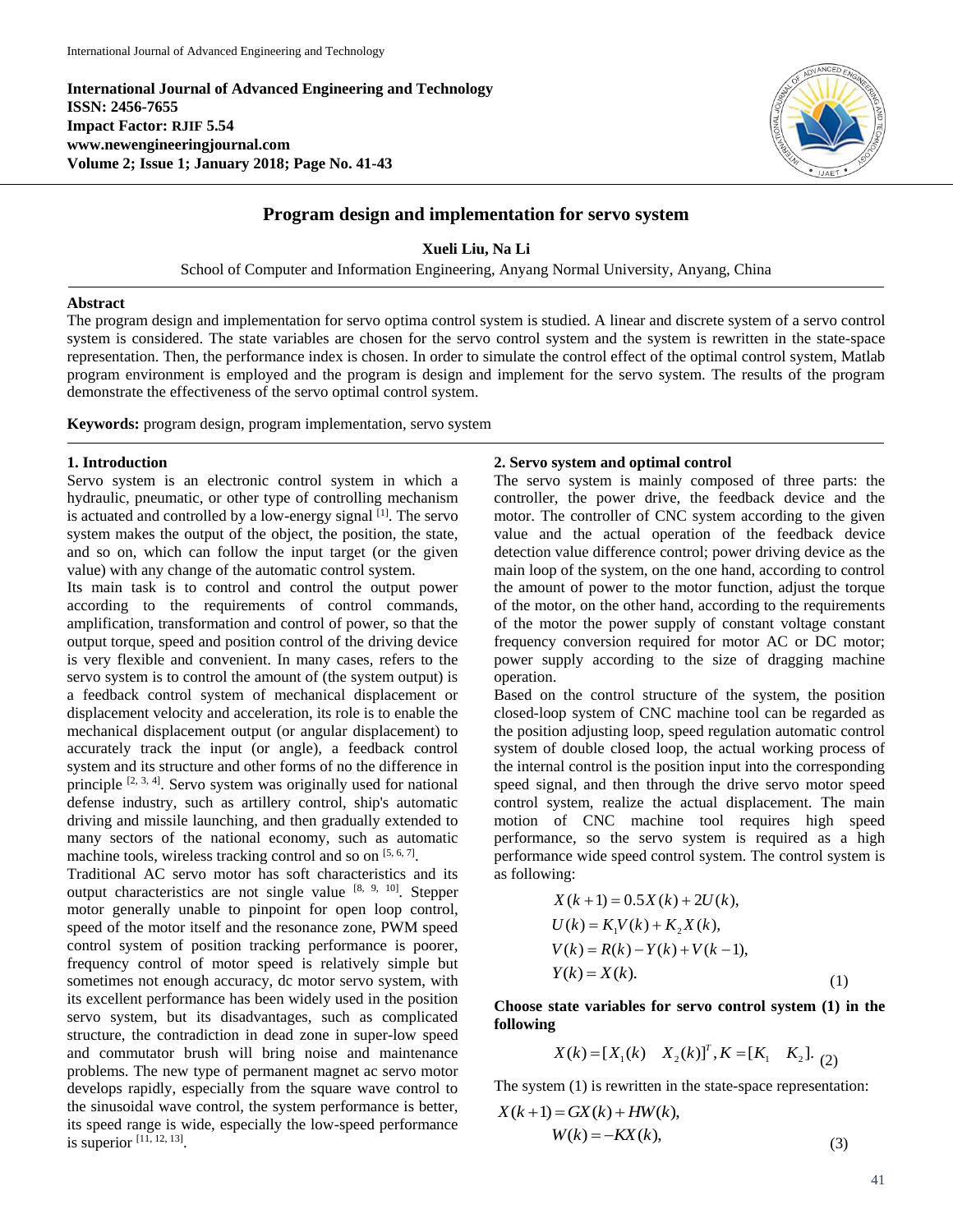in which:

$$
G=\begin{bmatrix} 0.5 & 0 \\ -0.5 & 1 \end{bmatrix}, \quad H=\begin{bmatrix} 2 \\ -2 \end{bmatrix}.
$$

Then, the performance index is chosen as following form:

$$
J = \frac{1}{2} \sum_{k=0}^{\infty} \left[ X^{T}(k)QX(k) + W^{T}(k)RW(k) \right],
$$
\n(4)

in which:

$$
Q = \begin{bmatrix} 100 & 0 \\ 0 & 1 \end{bmatrix}, R = 1.
$$

#### **3. Program design and implementation**

The main indexes to measure the performance of the servo system are frequency band width and precision. Bandwidth is defined by the frequency response characteristic of the system, which reflects the fast tracking of the servo system. The greater the bandwidth is, the better of the speed is. The bandwidth of the servo system is mainly limited by the inertia of the control object and the actuator. The greater the inertia is, the narrower the bandwidth. The bandwidth of the general servo system is less than 15 Hz, and the bandwidth of the large device servo system is below 1~2 Hz. Since 1970s, due to the development of the torque motor and high sensitivity speed machine, the servo system realizes direct drive, get rid of or reduce the backlash and the elastic deformation of the nonlinear factors, the bandwidth of 50 Hz, and the successful application in long-range missiles, satellites, precise command instrument etc.. We design the Matlab program to simulate the control effect.

G = [0.5 0;-0.5 1]; H= [2;-2]; Q= [100 0; 0 1]; R= 1; [K, P, e]= dlqr (G, H, Q, R); K1=- K (2); K2= K (1); GC= G-H\*K; HC= [0; 1]; CC= [1 0]; DC= 0; Figure (1) V= [0 100 0 1.2]; [Y, X] = dstep (GC, HC, CC, DC, 1, 100); KK = 1: length (Y); % Output Y Plot (KK, Y, 'Ok', KK, Y,' -W') Axis (V) xlabel ('Time/s') ylabel ('Y') figure (2) %X1 and X2 plot (KK, X, 'Ok', KK, X, '-W') xlabel ('Time/s') ylabel ('X1,X2')

The precision of the servo system is mainly determined by the precision of the measuring element used. Therefore, high

accuracy measurement elements must be used in servo system, such as precision potentiometer, synch, resolver, photoelectric encoder, grating, magnetic grid and ball grid. In addition, additional measures can be taken to improve the accuracy of the system. For example, the measuring shaft of the measuring element (such as synch) is connected with the rotating shaft through the reducer, so that the rotation angle of the rotating shaft can be enlarged to improve relative measurement accuracy. The servo system using this scheme is called the precision measurement system or the dual channel system. The precision reading channel is called through the angle measuring line meshed with the reducer and the rotating shaft, which is directly taken from the angle measuring line of the rotating shaft, which is called the rough reading channel.

In an automatic control system, the system that changes the output with a certain accuracy to follow the change of the input quantity is called a servo system, also called a servo system. The servo system of CNC machine tools refers to the automatic control system which takes the position and speed of the moving parts of the machine tool as the control quantity, also known as the servo system.

The servo system is composed of a servo drive device and a driving element (or executive element servomotor), and a high-performance servo system has a detection device, which feedback the actual output state. The optimal control output of the servo system is shown in fig. 1.



**Fig 1:** Curve of the output

As an open-loop control system, stepper motor has an essential connection with modern digital control technology. In the current domestic digital control system, stepper motor is widely used. With the emergence of digital ac servo system, ac servo motor is more and more used in digital control system. In order to adapt to the development trend of digital control, most of the motion control systems adopt stepper motor or full digital ac servo motor as the motor. Although the two are similar in the control mode (pulse train and directional signal), there are significant differences in performance and application. The performance of the two is compared.

The servo pulse depends mainly on the location, basically can be understood in this way, the servo motor receives 1 pulse, 1 pulse rotation angle will be corresponding, so as to realize the